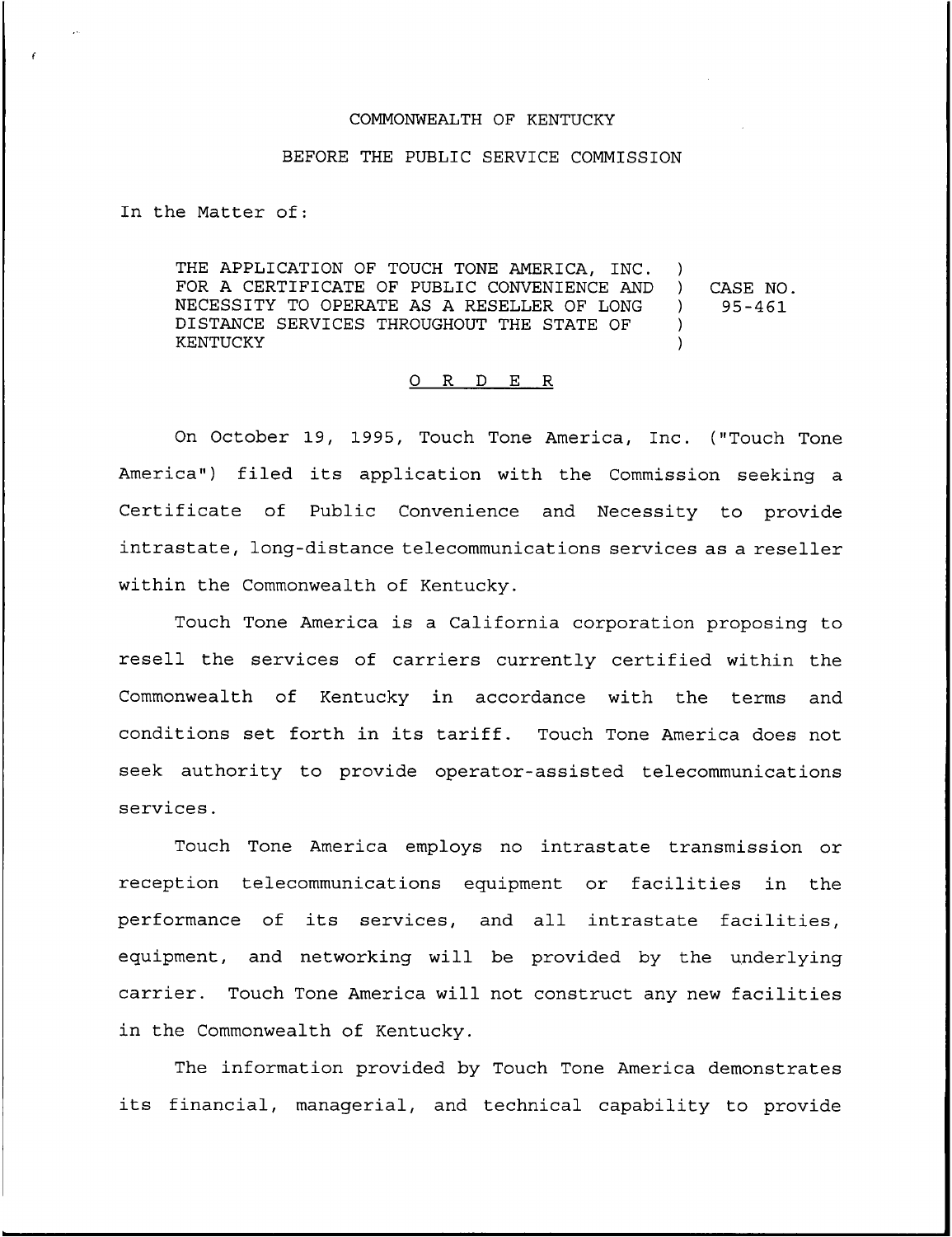intrastate, long-distance telecommunications service. The proposed rates filed October 19, 1995 should be approved as the fair, just and reasonable rates to be charged.

In Administrative Case No. 306,<sup>1</sup> the Commission stated the importance of eliminating possible customer confusion arising from the name of the billing service, rather than the name of the provider of telecommunications services, appearing on the bill. Accordingly, Touch Tone America should ensure that its name appears prominently on all bills issued to customers for services rendered by it.

The Commission, having considered the application, the information provided by Touch Tone America, and being otherwise sufficiently advised, HEREBY ORDERS that:

1. Touch Tone America be and it hereby is granted authority to provide intrastate, long-distance telecommunications services within the Commonwealth of Kentucky on and after the date of this Order.

2. Touch Tone America shall comply with the provisions of the Orders in Administrative Case No. 323.<sup>2</sup>

Touch Tone America shall ensure that its name appears  $3.$ prominently on all bills issued to customers for services rendered by it.

 $-2-$ 

 $\mathbf{1}$ Administrative Case No. 306, Detariffing Billing and Collection Services, Order dated April 30, 1990.

 $\overline{2}$ Administrative Case No. 323, An Inquiry Into IntraLATA Toll Competition, An Appropriate Compensation Scheme for Completion<br>of IntraLATA Calls by Interexchange Carriers, and WATS of IntraLATA Calls by Interexchange Carriers, Jurisdictionality.